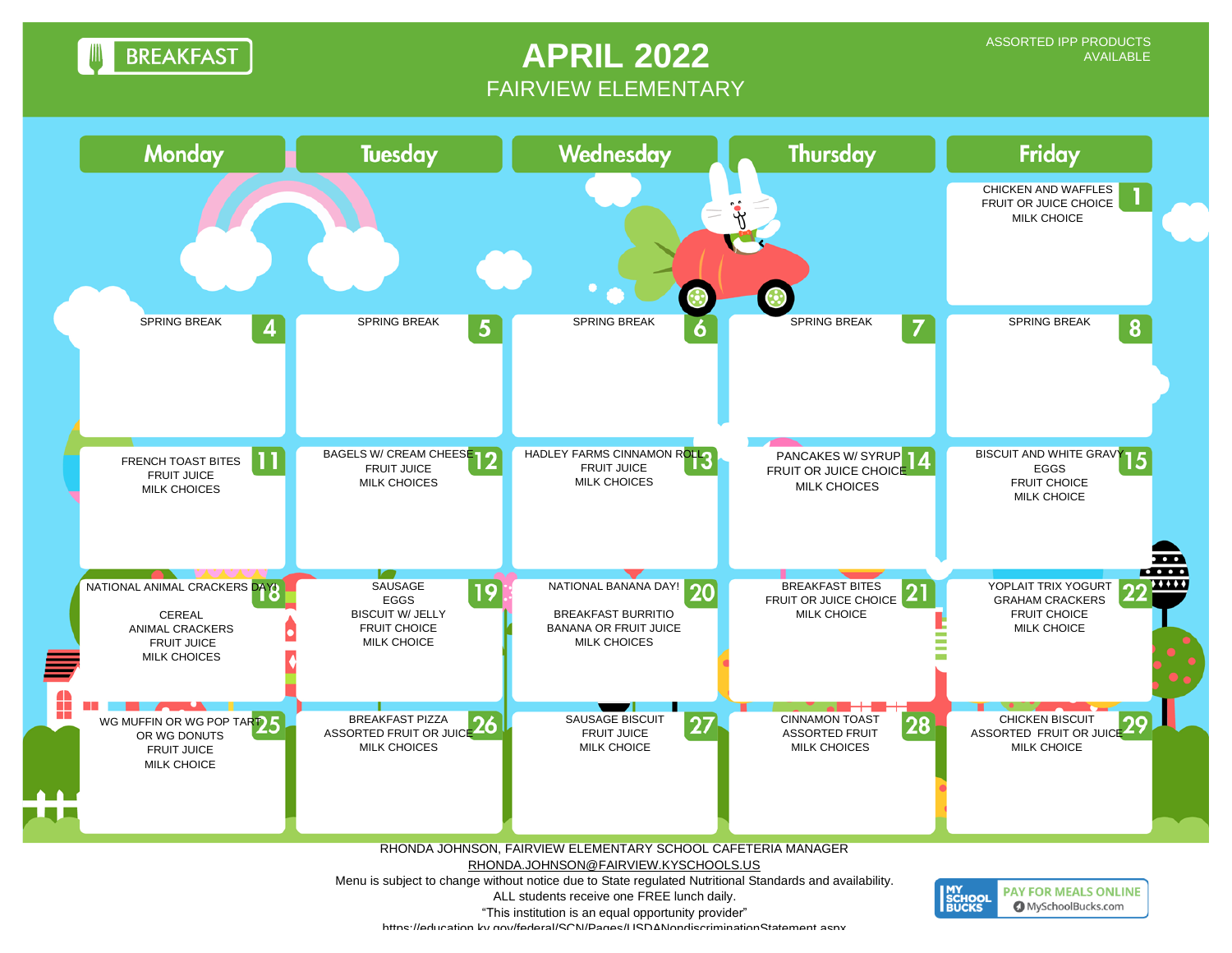**LUNCH** 

## **APRIL 2022** FAIRVIEW ELEMENTARY